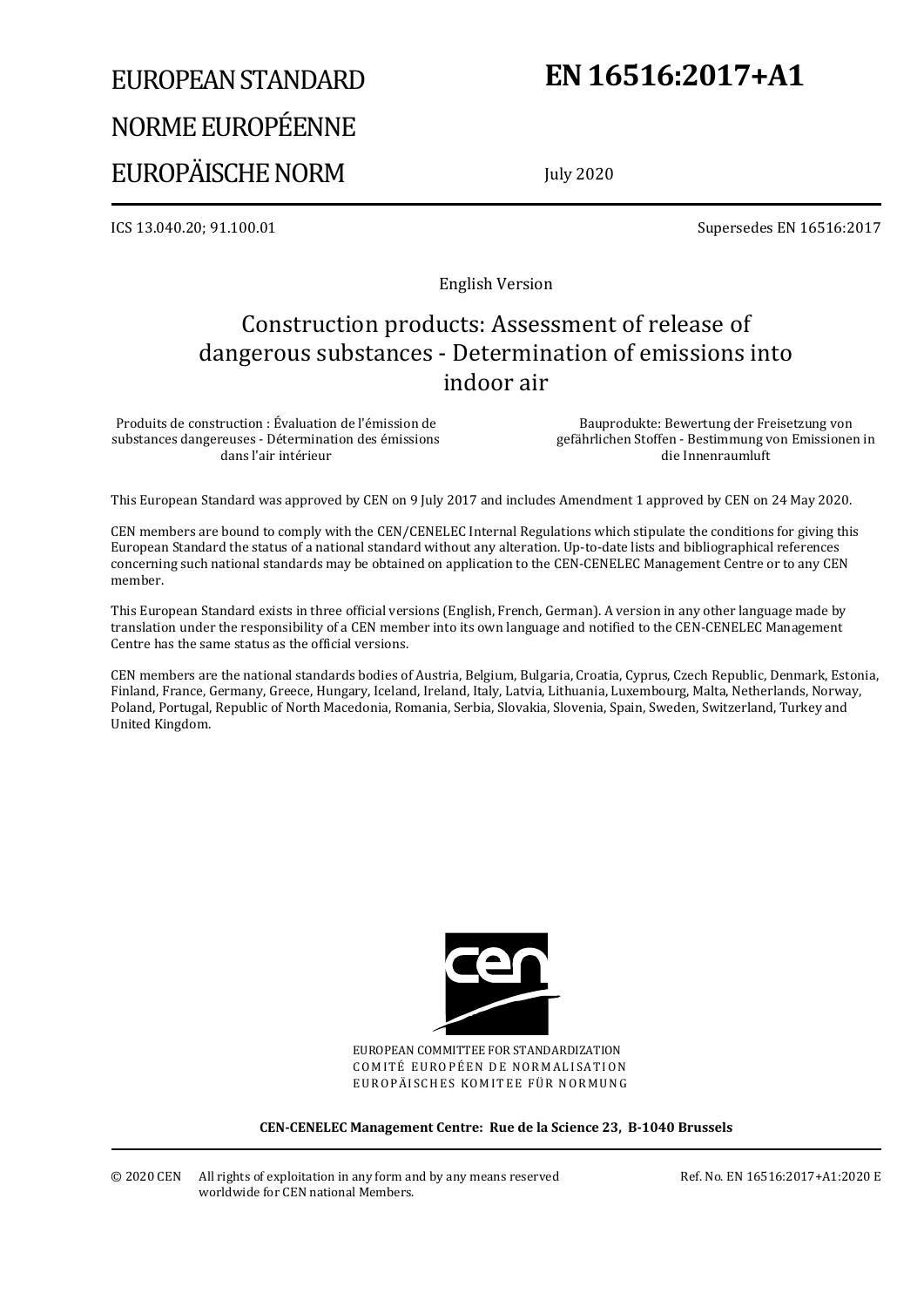## **Contents**

### Page

| 1                                            |                                                                                                                                                                                           |  |
|----------------------------------------------|-------------------------------------------------------------------------------------------------------------------------------------------------------------------------------------------|--|
| $\mathbf{2}$                                 |                                                                                                                                                                                           |  |
| 3<br>3.1<br>3.2                              |                                                                                                                                                                                           |  |
| $\overline{\mathbf{4}}$<br>4.1<br>4.2<br>4.3 | Intended conditions of use, emission scenarios and European reference room  14                                                                                                            |  |
| 5<br>5.1<br>5.2<br>5.3<br>5.4                | Information from the testing laboratory needed to complement the product                                                                                                                  |  |
| 5.5<br>5.6<br>5.7<br>5.8                     | Sample description, marking of laboratory samples and the sampling report 19                                                                                                              |  |
| 6<br>6.1<br>6.2                              |                                                                                                                                                                                           |  |
| 7<br>7.1<br>7.2<br>7.3<br>7.4                |                                                                                                                                                                                           |  |
| 7.5<br>7.6<br>7.7<br>7.8<br>7.9              |                                                                                                                                                                                           |  |
| 7.10<br>7.11                                 |                                                                                                                                                                                           |  |
| 8<br>8.1<br>8.2<br>8.3                       | Determination of vapour-phase $\mathbb{A}$ deleted text $\mathbb{A}$ compounds in test chamber air 23<br>Determination of formaldehyde and some other volatile and very volatile carbonyl |  |
| 8.4<br>8.5                                   |                                                                                                                                                                                           |  |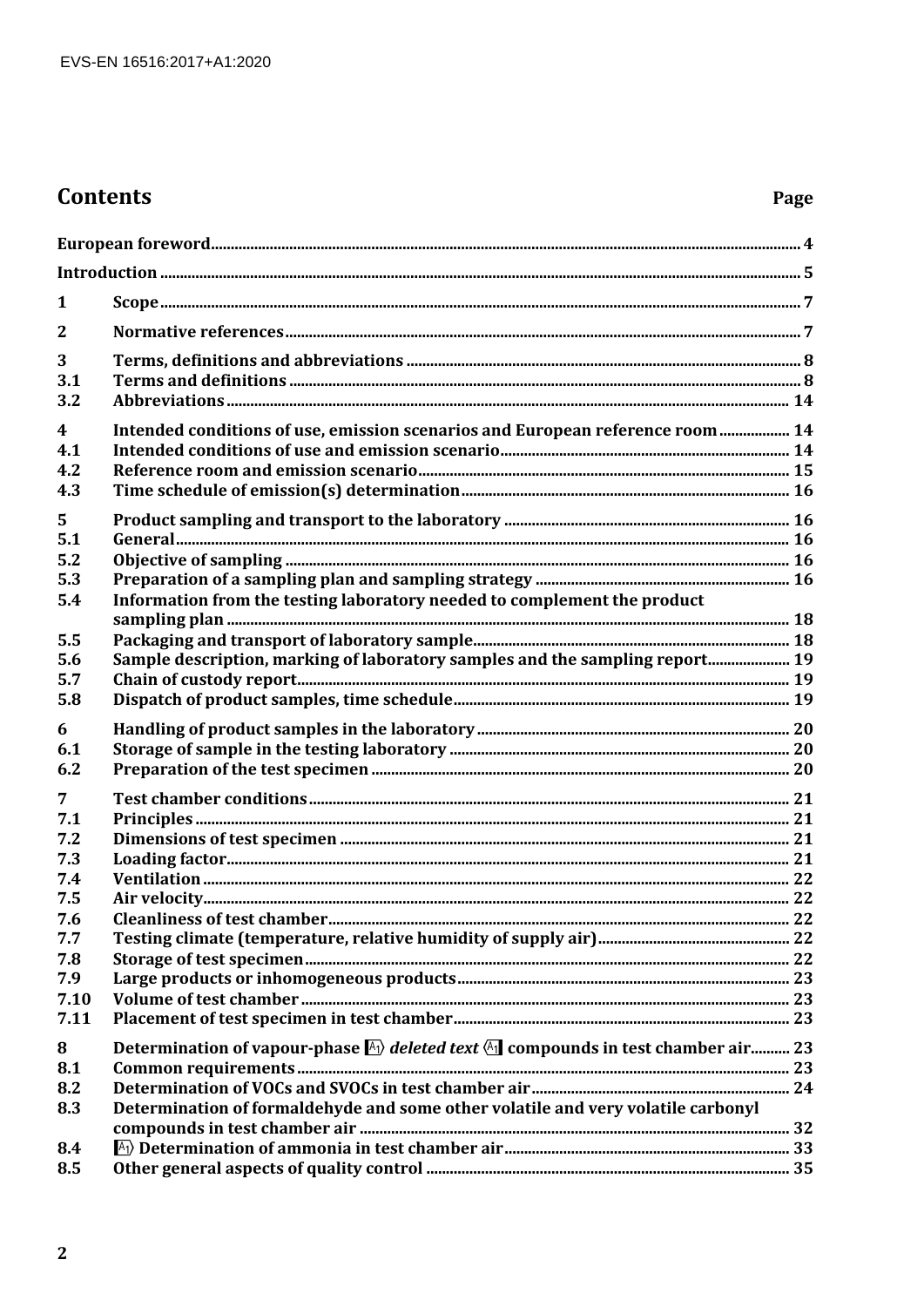| 9    | Calculation of specific emission rates and expression of results at the reference                 |  |
|------|---------------------------------------------------------------------------------------------------|--|
| 10   |                                                                                                   |  |
| 10.1 |                                                                                                   |  |
| 10.2 |                                                                                                   |  |
| 10.3 |                                                                                                   |  |
| 10.4 |                                                                                                   |  |
| 10.5 | Determination of vapour-phase organic compounds $\mathbb{A}_1$ and ammonia $\mathbb{A}_1$ in test |  |
| 10.6 |                                                                                                   |  |
| 11   |                                                                                                   |  |
|      |                                                                                                   |  |
| A.1  |                                                                                                   |  |
| A.2  |                                                                                                   |  |
|      | Annex B (informative) Examples of indirect methods (also called simplified, screening,            |  |
| B.1  |                                                                                                   |  |
| B.2  |                                                                                                   |  |
| B.3  |                                                                                                   |  |
| B.4  |                                                                                                   |  |
|      | Annex C (informative) Information on very volatile organic compound (VVOC) testing 45             |  |
|      |                                                                                                   |  |
|      |                                                                                                   |  |
|      |                                                                                                   |  |
|      |                                                                                                   |  |
|      |                                                                                                   |  |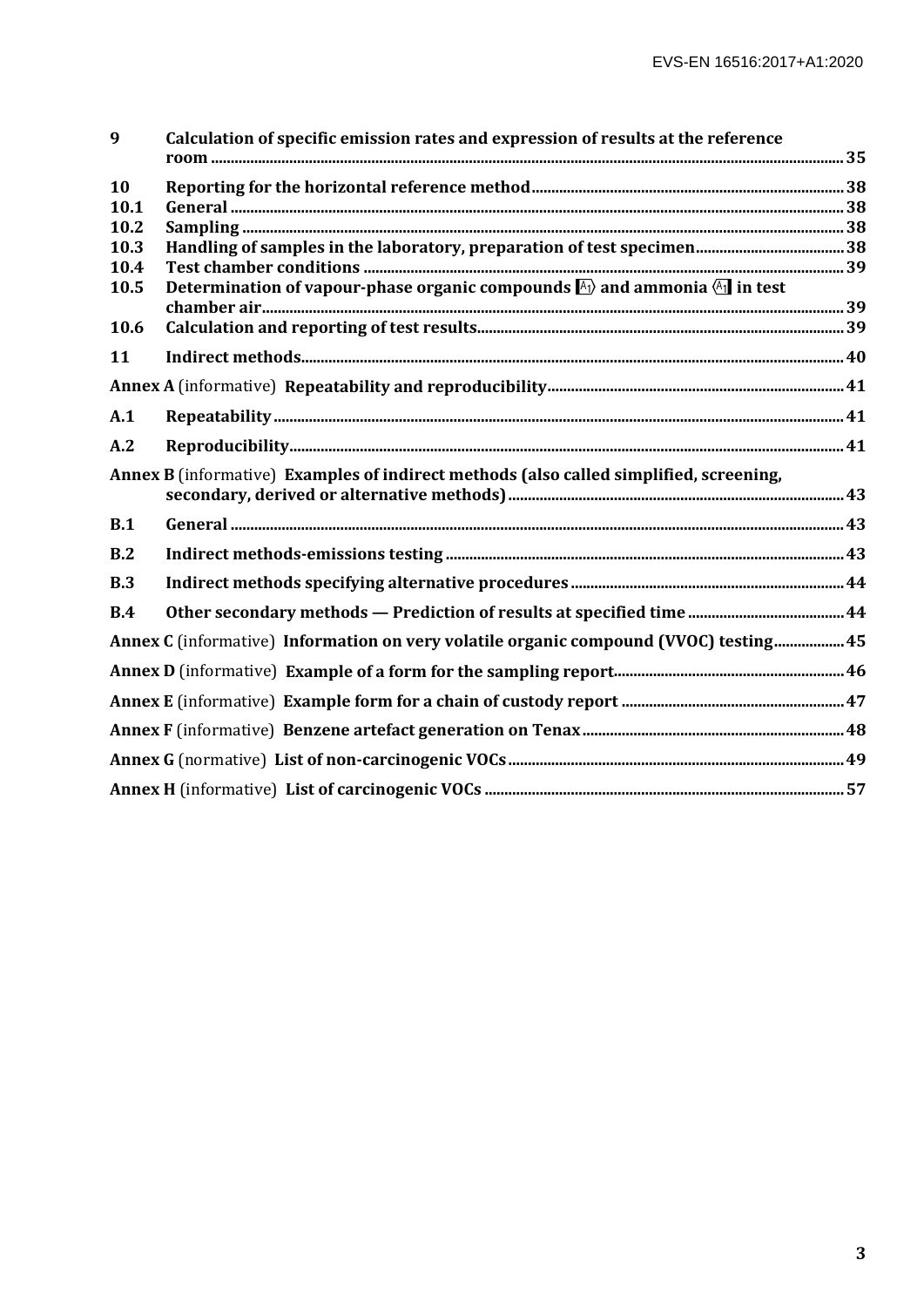### **European foreword**

This document (EN 16516:2017+A1:2020) has been prepared by Technical Committee CEN/TC 351 "Construction Products: Assessment of release of dangerous substances", the secretariat of which is held by NEN.

 $\overline{A_1}$  Amendment 1 is a complement to EN 16516:2017. It concerns the measurement of ammonia emissions from construction products.  $\sqrt{41}$ 

This European Standard shall be given the status of a national standard, either by publication of an identical text or by endorsement, at the latest by January 2021, and conflicting national standards shall be withdrawn at the latest by January 2021.

Attention is drawn to the possibility that some of the elements of this document may be the subject of patent rights. CEN shall not be held responsible for identifying any or all such patent rights.

This document includes Amendment 1 approved by CEN on 24 May 2020.

This document supersedes  $A_1$  EN 16516:2017 $A_1$ .

The start and finish of text introduced or altered by amendment is indicated in the text by tags  $\mathbb{A}_1$ .

This document has been prepared under a mandate given to CEN by the European Commission and the European Free Trade Association.

According to the CEN-CENELEC Internal Regulations, the national standards organisations of the following countries are bound to implement this European Standard: Austria, Belgium, Bulgaria, Croatia, Cyprus, Czech Republic, Denmark, Estonia, Finland, France, Germany, Greece, Hungary, Iceland, Ireland, Italy, Latvia, Lithuania, Luxembourg, Malta, Netherlands, Norway, Poland, Portugal, Republic of North Macedonia, Romania, Serbia, Slovakia, Slovenia, Spain, Sweden, Switzerland, Turkey and the United Kingdom.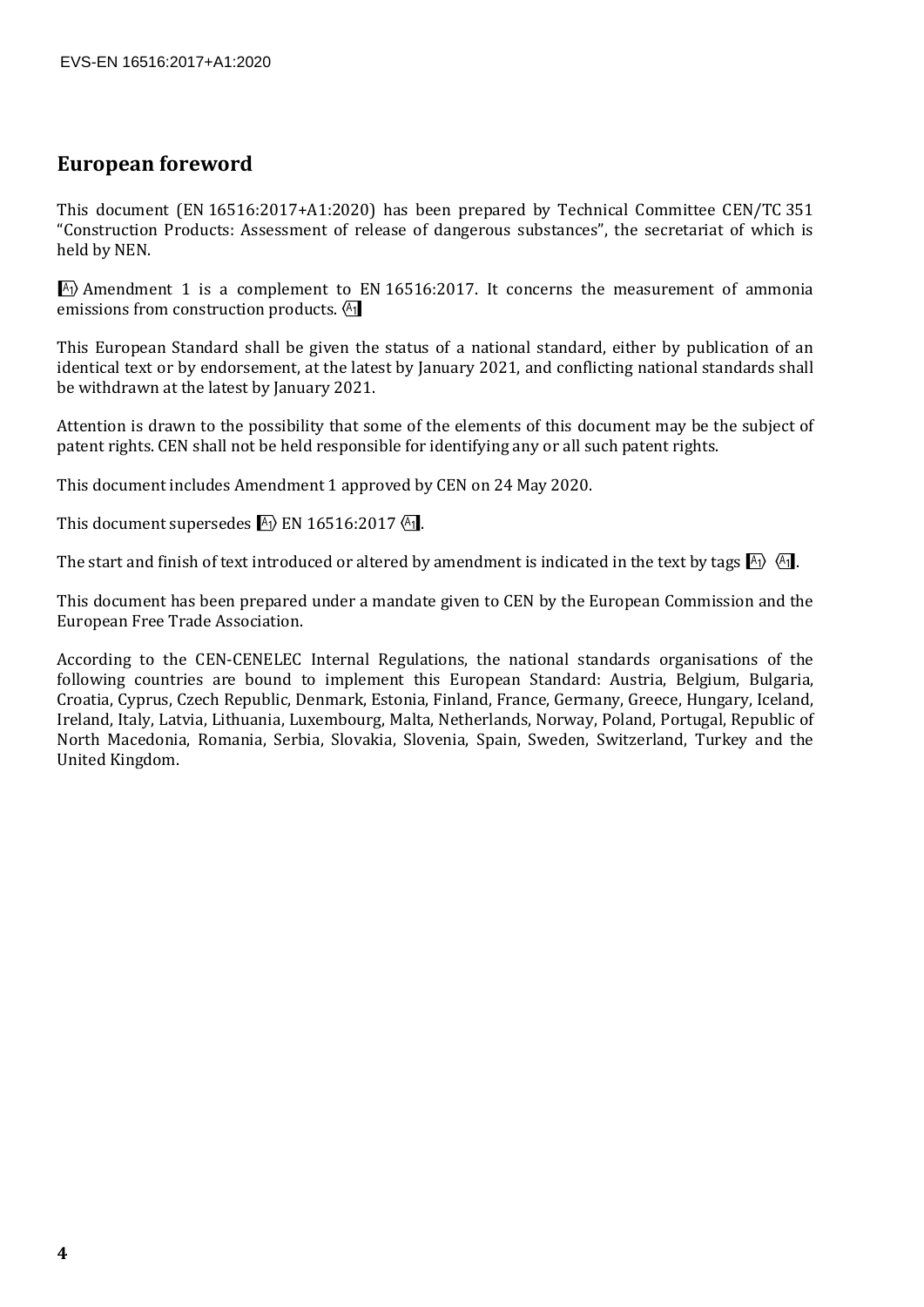#### **Introduction**

This European Standard was developed under the remit of Mandate M/366 'Development of horizontal standardized assessment methods for harmonised approaches relating to dangerous substances under the Construction Products Directive (CPD)', addressing the preparation of horizontal measurement/test methods for the determination of emission of regulated dangerous substances from construction products into indoor air, soil, surface water and ground water. This mandate is a complement to the product mandates granted by the European Commission to CEN under European law for construction products. The harmonized products standards (hEN) developed in CEN under mandates from the European Commission specify construction product(s) as put on the market and address their intended conditions of use. The text of Mandate M/366 is available at www.centc351.org.

Details of relevant European or national regulations are available in the "TRIS database" [1].

This European Standard has gone through a robustness validation for identifying how small changes in specific testing parameters can influence the test result. This study also delivered data on repeatability within one testing laboratory (see Annex A) and has since been expanded to include reproducibility data from further round robin tests between different laboratories (see Annex A).

The responsibility for product specification lies with the product TCs, as described in CEN/TR 16496. This determination of emission into indoor air is carried out on products under their intended conditions of use. The intended use of a construction product is generally specified in the corresponding harmonized product standard. The specific emission rates determined using this European Standard are associated with application of the product in a defined European Reference Room under specified climate (temperature and humidity) and ventilation conditions. Converting the test results into a concentration in the air of the reference room is essential because it is not possible to evaluate emissions in all possible use scenarios.

The reference room dimensions, associated product loading factors, as well as climate and ventilation conditions are selected to represent the general indoor environment (see Clause 4). Based on the huge amount of available European experience, it was possible to identify one emission scenario and one reference room and associated set of product loading factors to be used.

This European Standard specifies the horizontal reference method for testing the emission (release) of dangerous substances from construction products into indoor air. This method uses a test chamber in which emissions are generated under conditions which are kept constant during the test. These conditions are selected so that the test results can be expressed in terms of concentrations of dangerous substances in the air of the reference room (see Clause 7 and Clause 9). It should be noted that the test chamber is defined in terms of performance requirements. This responds to the requirement of Mandate M/366 for a horizontal approach while maintaining sufficient flexibility on chamber dimensions to ensure representative samples of different materials can be accommodated (see Clause 5). Clause 8 of this European Standard specifies how emitted regulated dangerous substances should be analysed.

This European Standard also addresses separately (see Clause 11 and Annex B) indirect methods that provide a result that is comparable or that correlates with the result of the reference method within their specified field of application. Such methods may be easier and/or cheaper to apply. They are in accordance with Mandate M/366 provided that their comparability or correlation to the reference test method has been demonstrated in their specific field of application.

The selection of one emission scenario and one reference room for evaluating emissions to indoor air is in general accordance with the approach taken in existing European national regulations and voluntary schemes relating to emissions from construction products into indoor air. It also accords with the horizontal requirements of Mandate M/366. The aim of this European Standard is not to develop a new testing method but to combine by normative references the use of existing standards. This approach is complemented, when necessary, with additional and/or modified requirements to ensure all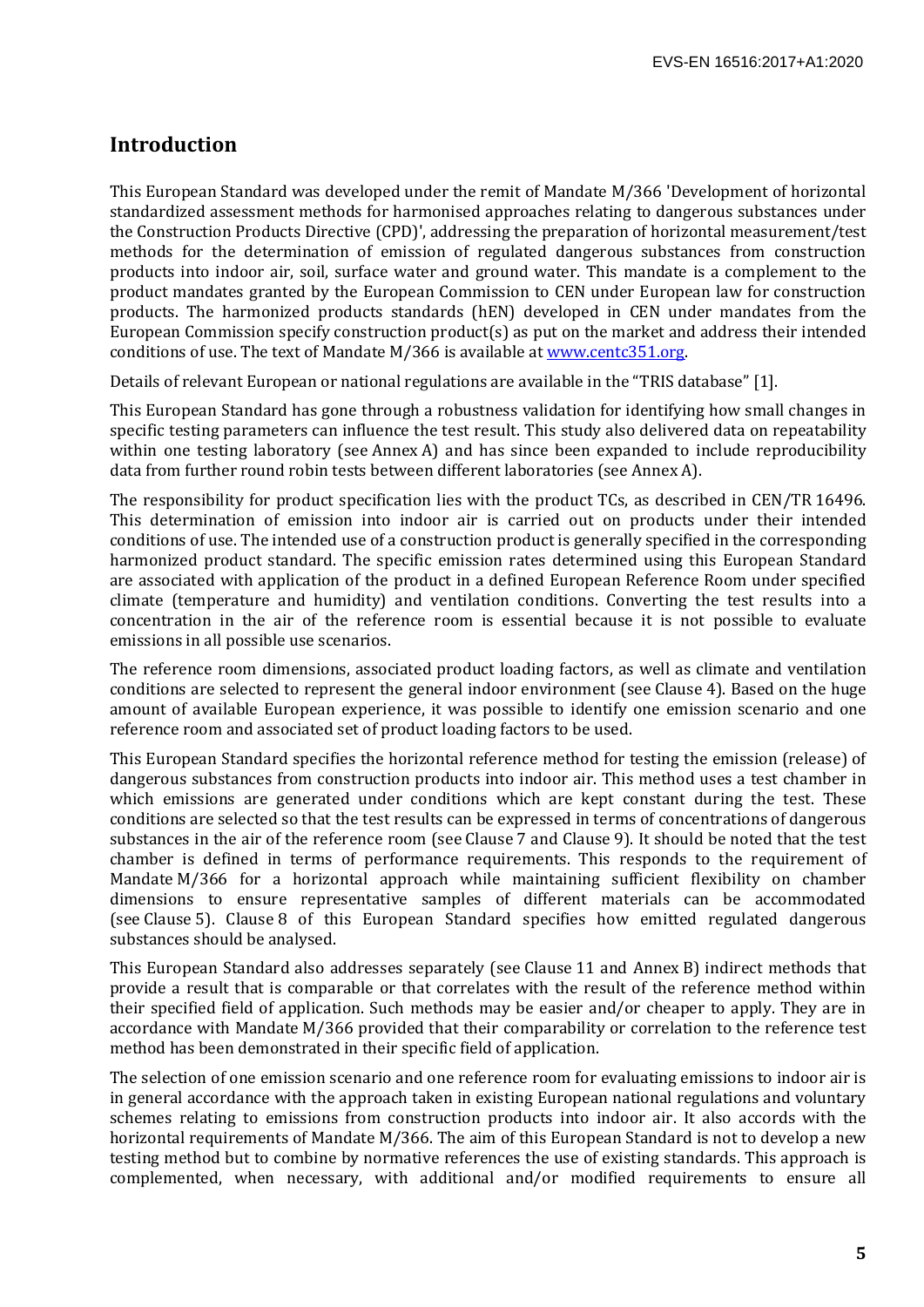construction products are evaluated under comparable conditions as required by the horizontal concept specified in Mandate M/366.

In summary, the horizontal test method specified in this European Standard determines the specific emission rate of vapour phase organic compounds from a construction product into indoor air. This can be converted into a concentration in the air of the reference room by calculation.

This European Standard has not been evaluated for the determination of 'steady-state' concentration of formaldehyde.

NOTE A European Standard (EN 717–1) exists for the determination of formaldehyde emissions from woodbased panels, in terms of 'steady-state' concentrations.